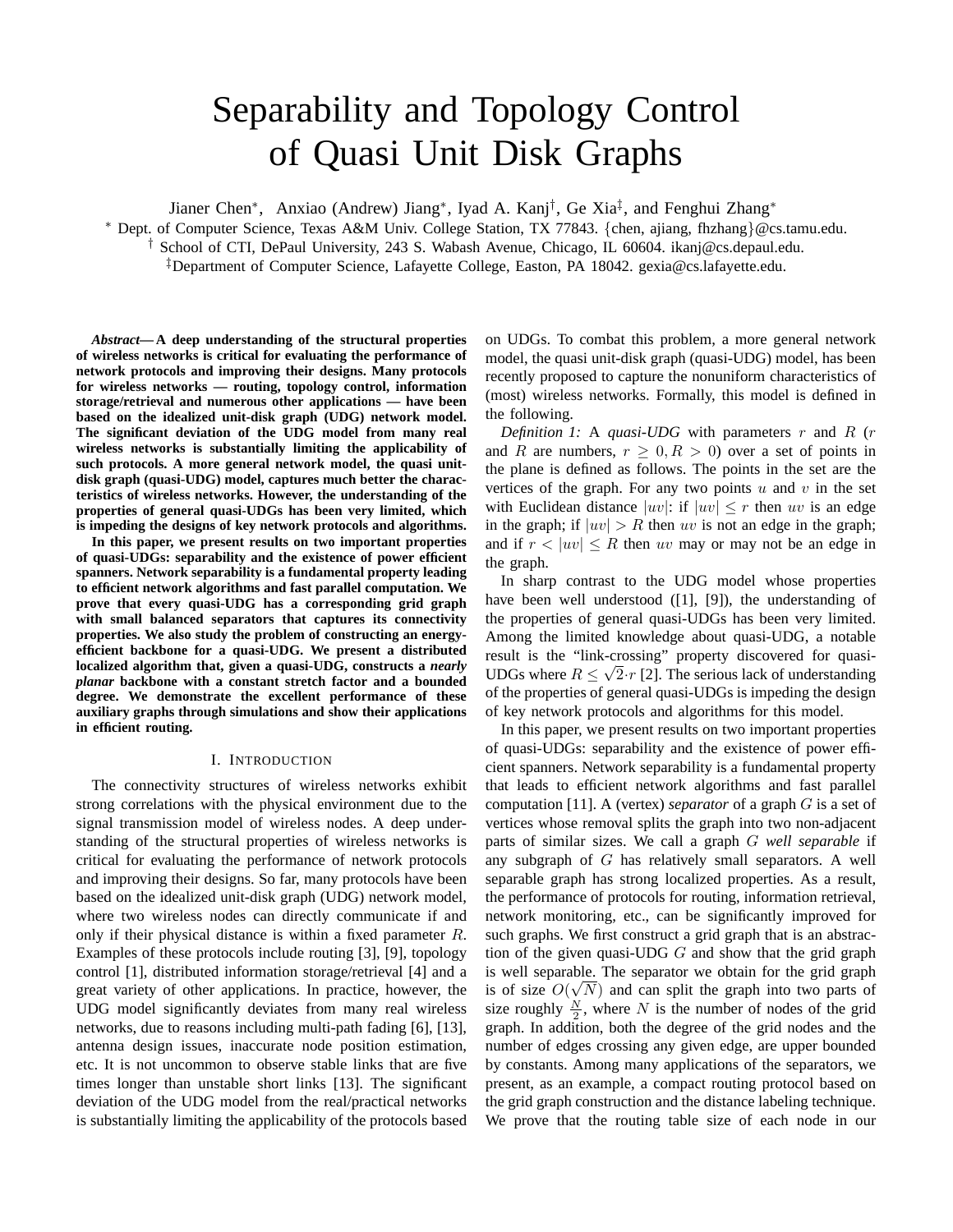protocol is bounded by  $O($ √  $N \log N$ , which is much better than the tight bound proved for general graphs and close to than the tight bound proved for general graphs and close to the lower bound of  $\Omega(\sqrt{N})$  for bounded-degree graphs in [7]. The ratio of the routing path length to the shortest path length is upper bounded by  $2 + \epsilon$ , where  $\epsilon$  is a small constant. More extensions of the results are also included.

In the second part of the paper we study the existence and the construction of energy efficient backbones for quasi-UDGs. A backbone is a spanning subgraph of the wireless network used for efficient communication. By using only those edges in the backbone for communication, signal interference, routing table size and power usage can be substantially reduced. A major requirement for the backbone construction is preserving the shortest path distances between vertices as much as possible. For a backbone  $B$  of a graph  $G = (V, E)$ , the *stretch factor* of B is defined as  $s(B) = \max\left\{\frac{f_B(u,v)}{f_B(u,v)}\right\}$  $\frac{f_B(u,v)}{f_G(u,v)} |u, v \in V$ , where  $f_B(u, v)$  and  $f_G(u, v)$  are the lengths of the shortest paths between vertices  $u$  and  $v$  in  $B$  and  $G$ , respectively. The stretch factor reflects the quality of the backbone. There have been results showing that for UDGs, bounded degree and planar spanners can be constructed when the distance function  $f(u, v)$  is defined as the minimum power needed to send a message from u to v [8][14]. In this paper, we present a distributed algorithm that constructs a backbone  $B$  for any quasi-UDG G with a constant power stretch factor. The node degree of the backbone  $B$  is upper bounded by a constant. In addition, although it is in general impossible to construct planar backbones with constant stretch factors for quasi-UDG, we show that B is *nearly planar*. More specifically, we show that  $B$  has a constant upper bound on the average number of edges crossing any given edge. The latter property is useful for geographic routing algorithms based on cross link detection [10]. Both properties apply to UDG as well.

We evaluate the performance of the separators, the routing protocol, and the backbone construction, through extensive simulations. Their performance is much better compared to the theoretical analysis of the worst cases. This shows that, although the quasi-UDG model is quite different from the UDG model, efficient algorithms can still be developed by exploiting the locality of the model.

The rest of the paper is organized as follows. In section II, we present the grid graph construction and prove its separability properties. In section III, we present the backbone construction. In Section IV, we present the compact routing protocol based on the grid graph and the distance labeling technique, as well as the simulation results. We conclude the paper in section V.

#### II. GRID GRAPH OF QUASI-UDGS

In this section, we present a distributed algorithm for constructing a grid graph for any quasi-UDG, and prove that the grid graph is well separable. The grid graph, whose node density and edge density are both upper bounded by constants, is an abstraction of the quasi-UDG. A quasi-UDG may have highly variable node and edge densities, which prevent it from having small separators. The grid graph is a "sparsified" version of the quasi-UDG, which retains the distance information for vertices and represents well the deployment region of the quasi-UDG. As a result, the connectivity results for the grid graph can be easily mapped to results for the quasi-UDG. An example of a quasi-UDG and its corresponding grid graph is shown in parts (a) and (b) of Fig. 1, respectively.



Fig. 1. (a) A quasi-UDG G with 100 vertices and  $R/r = 0.5$ ; (b) The grid graph corresponding to  $G$ ; (c) The auxiliary graph used to find the top level separator of  $G$ ; (d) The backbone of  $G$ .

#### *A. Construction of the grid graph* H

To obtain the grid graph  $H$  for a quasi-UDG  $G$ , we impose a grid on the plane and view each non-empty cell as a vertex. The construction algorithm is given in Fig. 2.

## Algorithm **GridGraph**

INPUT:  $G = (V_G, E_G)$ : a quasi-UDG with parameters R and r<br>OUTPUT:  $H = (V_H, E_H)$ : the grid graph for G  $H = (V_H, E_H)$ : the grid graph for G 1. Impose a grid of cell size  $\frac{r}{\sqrt{2}} \times \frac{r}{\sqrt{2}}$  on the plane;

- 2. For each cell that has at least one vertex of  $G$ ,  $H$  has a corresponding vertex positioned at the center of the cell;
- 3. There is an edge between two vertices of  $H$  if and only if there is at least one edge connecting two vertices of  $G$  that are, respectively, in the two corresponding cells.

| Fig. 2. | Constructing the grid graph for a quasi-UDG |  |  |  |
|---------|---------------------------------------------|--|--|--|
|         |                                             |  |  |  |

All the vertices of  $G$  in the same grid cell are adjacent. The algorithm **GridGraph** can be easily implemented in a distributed manner. The following theorem proves the constant upper bounds for the node density, edge density, and the number of edges crossing any given edge in the grid graph H.

*Theorem 1:* The algorithm **GridGraph** constructs a grid graph  $H$  for a given quasi-UDG  $G$  such that: (1) inside any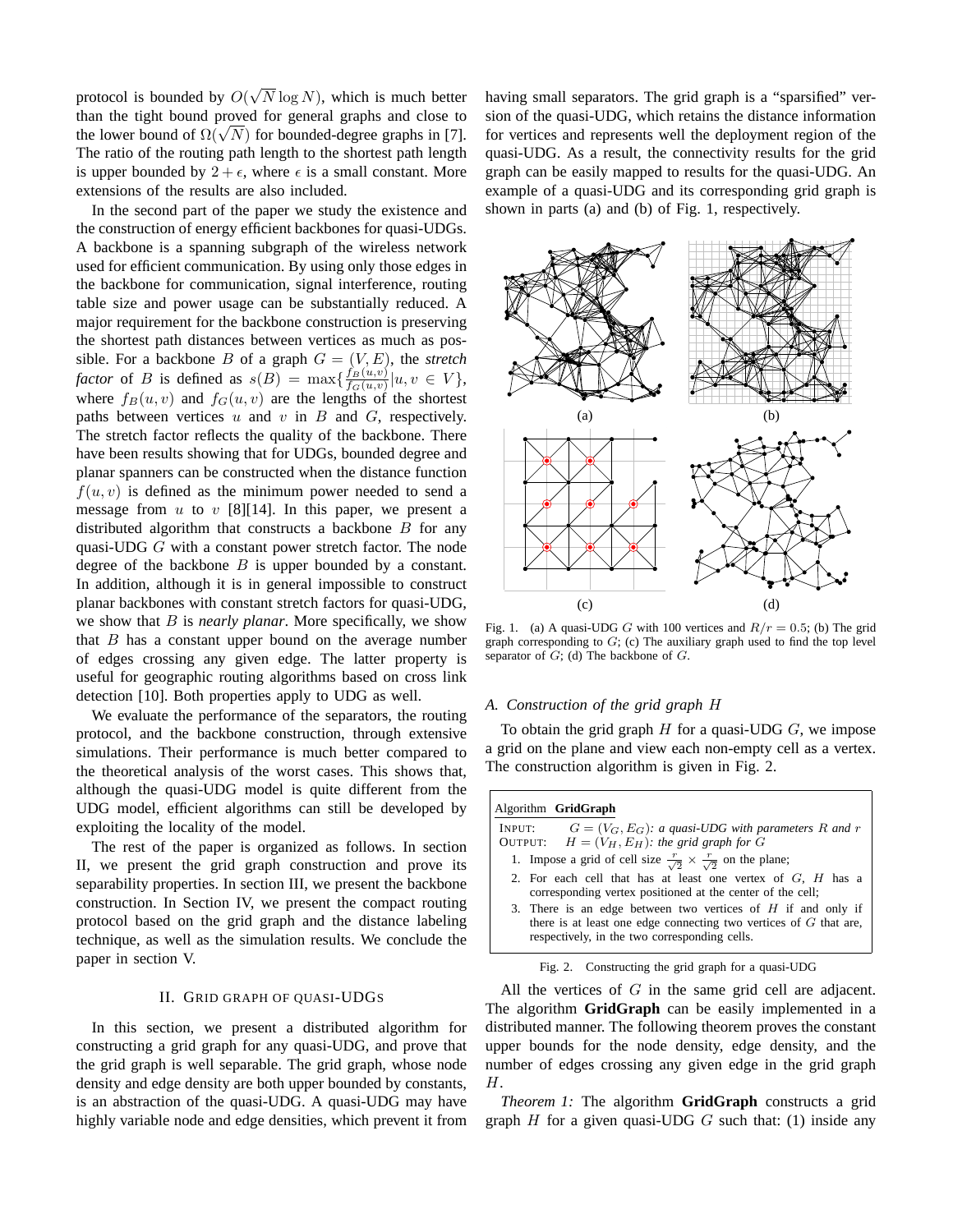disk of radius y, there are at most  $O(\frac{y^2}{r^2})$  $\frac{y^2}{r^2}$ ) vertices of H; (2) the degree of each vertex in H is upper bounded by  $O(\frac{R^2}{r^2})$  $\frac{R^2}{r^2});$ and (3) the number of edges crossing any given edge in  $H$  is upper bounded by  $O(\frac{R^4}{r^4})$  $rac{R^4}{r^4}$ .

*Proof:* From the algorithm we know that the Euclidean distance between any two vertices of H is at least  $\frac{r}{\sqrt{2}}$ . Hence, if we place an open disk of radius  $\frac{r}{2\sqrt{2}}$  centered at every vertex, then no two disks will intersect. Therefore given any disk of radius y, the number of such open disks intersecting it is upper bounded by  $O(\frac{y^2}{r^2})$  $\frac{y^2}{r^2}$ ), and so is the number of vertices of  $H$  inside the disk.

Consider a vertex U of H and denote by  $v(U)$  the set of nodes of  $G$  inside the cell represented by  $U$ . The number of vertices of H within distance  $R + r$  from U is bounded by  $O(\frac{R^2}{r^2})$  $\frac{R^2}{r^2}$ ). No node of G in  $v(U)$  can be adjacent to a node in  $v(V)$  if the distance between V and U is more than  $R + r$ . Hence, the degree of U is upper bounded by  $O(\frac{R^2}{r^2})$  $rac{R^2}{r^2}$ .

Similarly, for an edge  $\{U, V\}$  of H, the number of grid vertices within distance  $R + r$  to any point on the line segment connecting U and V is also upper bounded by  $O(\frac{R^2}{r^2})$  $rac{R^2}{r^2}$ . Therefore, the total number of edges crossing  $\{U, V\}$  is upper bounded by  $O(\frac{R^4}{r^4})$  $rac{R^4}{r^4}$ .

If two vertices of  $H$  are  $h$  hops away from each other, then two vertices of  $G$  in the two corresponding cells are at most  $2h + 1$  hops away from each other. Note that the above method for constructing grid graphs, and the above results, can be easily extended to higher dimensional spaces.

#### *B. Separability of the grid graph* H

Network separability is a fundamental property that leads to efficient network algorithms (in particular, those algorithms based on the divide and conquer paradigms),— fast parallel computation, and improvements in the study of computational complexity [11]. Many applications in wireless ad hoc networks (routing, information retrieval, etc.), as well as quite a number of hard theoretical problems, have more efficient solutions if the underlying graph is well separable. For example, shortest path routing can be realized with small routing tables when the graph has small separators, as in the case of planar graphs or graphs with bounded tree width [7]. Also, NP-hard problems such as vertex cover and independent set, are solvable in polynomial time if the input graph and all its subgraphs have small separators.

In this subsection, we study the separability of the grid graph obtained above. We begin with a formal definition of the separability of graphs.

*Definition 2:* Given a graph G of n vertices, a b**-separator** of  $G$  is a set of vertices whose removal splits  $G$  into two nonadjacent subgraphs, each of which contains at most bn vertices. We call a graph  $G(f(n'), b)$ -separable if every subgraph of G has a b-separator of at most  $O(f(n'))$  vertices, where  $f(n')$ is a function of the number of vertices  $n'$  in that subgraph.

In order to compute a small separator for the grid graph  $H$ , we use the help of a planar auxiliary graph  $T$ . First, we impose a larger grid on the plane and map the grid graph

H to an auxiliary graph that is nearly planar. Then, we planarize it by adding a virtual vertex at the middle of each diagonal edge, thus eliminating all edge crossings. (Note that we consider all the edges to be straight line segments.) The detailed construction of the auxiliary graph  $T$  is presented in Fig. 3. All the virtual vertices in T are denoted by *red vertices* (circled dots in Fig.1-c) and the others — which represent cells — are denoted by *black vertices*. Each red vertex has the weight zero, while each black vertex has a weight equal to the number of vertices of  $H$  in the corresponding cell.

## Algorithm **AuxiliaryGraph**

INPUT:  $H = (V_H, E_H)$ : a grid graph with parameters R and r OUTPUT:  $T = (V_T, E_T)$ *: the auxiliary graph for H* 

- 1. Impose a grid of cell-size  $(R + \frac{r}{\sqrt{2}}) \times (R + \frac{r}{\sqrt{2}})$  on the plane;
- 2. For each cell that has at least one vertex of  $H$ ,  $T$  has a corresponding *black* vertex v whose position is set at the center of the cell; we assign to  $v$  a weight that is equal to the number of vertices of  $H$  in that cell;
- 3. Add an edge between two black vertices  $u$  and  $v$  of  $T$  if and only if there is at least one edge connecting two vertices of  $H$  that are, respectively, in the two corresponding cells;
- 4. For each pair of crossing edges  $\{u, v\}$ ,  $\{w, x\}$ , add a *red* vertex at the intersection of the two edges and replace those two original edges with four new edges that connect the red vertex, respectively, to the four black vertices  $u, v, w$ , and  $x$ ; let the weight of the red vertex be 0;
- 5. For each diagonal edge between two black vertices, add a *red* vertex of weight 0 at the middle of the edge and replace that original diagonal edge with two new edges that connect the red vertex, respectively, to those two black vertices.

#### Fig. 3. AuxiliaryGraph $(H)$

Fig. 1(c) shows an example of the auxiliary graph. The longest edge in the auxiliary graph has length  $R + \frac{\sqrt{2}r}{2}$ , and red vertices are either of degree 2 or 4. Since the cell we apply in this algorithm is large enough (of side length  $R + \frac{r}{\sqrt{2}}$  and all black vertices are placed at the centers of their corresponding cells, any black vertex may only connect to the eight black vertices around it before the red vertices were added. Therefore, around each black vertex, there can be at most four red vertices; and no two red vertices are adjacent to each other. Formally, we have the following lemma.

*Lemma 1:* Let  $N_{T,b}$  be the number of black vertices in the auxiliary graph T. Then T is a planar graph of at most  $2N_{T,b}$ vertices and no two red vertices are adjacent.

Lipton and Tarjan proved in their celebrated Separation Theorem [11] that for any vertex-weighted planar graph of n vertices, there exists a set of  $O(\sqrt{n})$  vertices that separates the graph into two non-adjacent subgraphs, each of which weighs at most  $\frac{2}{3}$  of the total weight of the graph. The separator algorithm presented in [11], however, is relatively complex. For the planar auxiliary graph  $T$ , which has a constrained structure, we present a simpler and practically more efficient algorithm for finding such a small separator. Based on that, the algorithm also finds a small separator for the grid graph H. The details of the algorithm are presented in Fig. 4.

We now prove that the algorithm **Separator** constructs small balanced separators for  $H$  and  $T$ . We start with a lemma.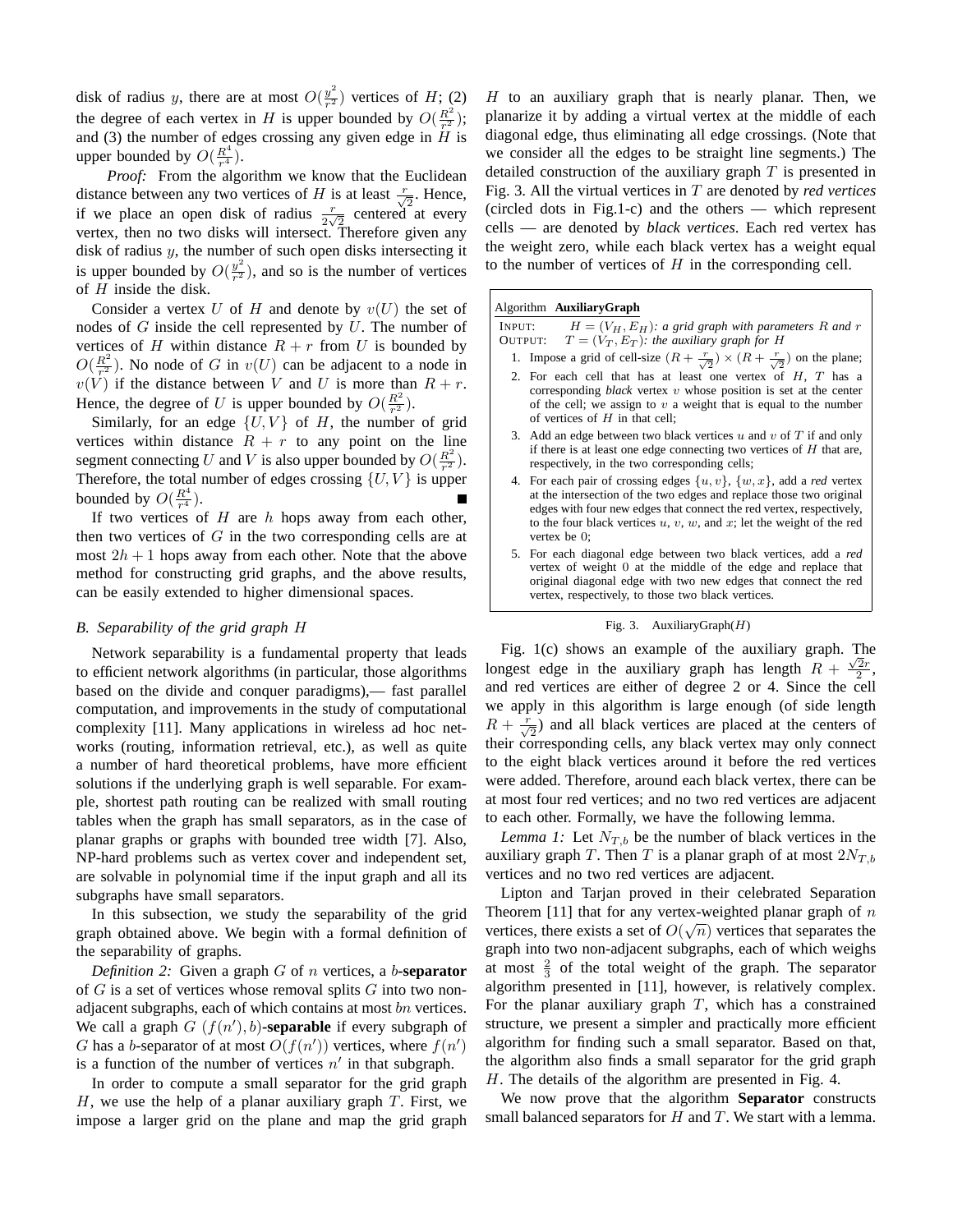#### Algorithm **Separator**

| INPUT:  | $H: a \text{ grid graph with parameters } R \text{ and } r$ |  |
|---------|-------------------------------------------------------------|--|
| OUTPUT: | $S_H$ : a separator for H.                                  |  |
|         |                                                             |  |

- $S_T$ *: a separator for*  $T$ *. (T is the auxiliary graph of H.)*
- 1. Let T be the auxiliary graph of  $H$ . Let  $T'$  be a copy of T.
- 2. Build a breadth-first search (BFS) tree for a dynamically changing graph  $T'$  ( $T'$  changes because new edges are added to it during the BFS procedure) in the following way: (1) pick a vertex  $v$  on the outer face of  $T'$  to be the root and start BFS; (2) during the BFS process, when a vertex  $u$  is discovered (put it into the BFS tree), for every face containing  $u$ , add edges from  $u$  to as many other vertices in the face as possible so long as  $T'$  remains a simple planar graph; if after adding those edges, there are still faces containing  $u$  that are not triangulated, add edges to triangulate them arbitrarily. During BFS, the undiscovered neighbors of a vertex are visited in the clockwise order (starting with the parent of the vertex in the BFS tree as the reference point);
- 3. Check every *fundamental cycle* (a cycle formed by a non-tree edge and some tree edges) in the BFS tree. Let  $S_T$  be a fundamental cycle that separates  $T'$  (therefore also  $T$ ) in the most balanced way, i.e. the difference between the summation of the weights of vertices in the two separated subgraphs  $A_1, B_1$  is minimized.
- 4. Consider the graph T. Let  $S'_T$  be a copy of  $S_T$ . For each red vertex u in  $S'_T$  with the set of neighboring vertices  $N(u)$ , we distinguish two cases: **Case (1)** All vertices in  $N(u)$  belong to  $A_1$ (respectively,  $B_1$ ) except those in  $S'_T$ . Then, we move u from  $S'_T$  to  $A_1$  (respectively,  $B_1$ ); **Case (2)** Both  $A_1$  and  $B_1$  contain vertices of  $N(u)$ . Then, we put all vertices in  $N(u)$  into  $S'_T$  and move u from  $S'_T$  to  $A_1$ .
- 5. Let  $S_H$  be the set of vertices of  $H$  in those cells corresponding to the black vertices of T in  $S'_T$ . Let  $A_2$ ,  $B_2$  be the two sets of vertices of  $H$  in those cells corresponding to the black vertices of T in  $A_1$  and  $B_1$ . Clearly,  $S_H$  separates H into  $A_2$  and  $B_2$ .

Fig. 4. The Algorithm **Separator**.

*Lemma 2:* Let  $\hat{T}$  be any subgraph of the auxiliary graph  $T$ . If its outer face has  $k$  vertices, then the number of inner vertices (the vertices not on the outer face) is at most  $\frac{k^2}{2\pi}$  $\frac{k^2}{2\pi}$ .

*Proof:* The outer face of the planar graph  $T'$  is a closed curve (or closed curves, if  $\hat{T}$  is disconnected) on the plane. curve (or closed curves, if 1 is disconnected) on the plane.<br>Let  $x = R + r/\sqrt{2}$  be the side-length of the cells in the construction of the auxiliary graph  $T$ . For each inner vertex of  $\hat{T}$ , we place a  $\frac{\sqrt{2}x}{2} \times \frac{\sqrt{2}x}{2}$  square centered at it, then rotate the square by 45 degrees. It is simple to see that now these (diamond shaped) squares centered at the inner vertices do not overlap each other. The area of each square is  $\frac{x^2}{2}$  $\frac{c}{2}$ .

First consider the case when the outer face is connected, i.e.  $\hat{T}$  is connected. The outer face of  $\hat{T}$  consists of several (at least one) simple cycles. Suppose there are  $i$  such simple cycles of size  $k_1, k_2, \ldots, k_i$  in the outer face. Note that the cycles of size  $k_1, k_2, \ldots, k_i$  in the other face. Note that the value  $\sum_{j=1}^i k_j$  can be greater than k, the number of vertices in the outer face, because in the summation a vertex can be counted more than once. The simple cycles form the outer face of a planar graph, so the number of times vertices are race or a planar graph, so the number of times vertices<br>over-counted is exactly  $i - 1$ . Thus  $\sum_{j=1}^{i} k_j = k + i - 1$ .

First we have  $k^2 = \left[\left(\sum_{j=1}^i k_j\right)\right]$  $\sum_{j=1}^{n}$   $\sum_{j=1}^{n}$   $\sum_{j=1}^{n}$   $\sum_{j=1}^{i}$   $k_{j}^{2}$  +  $\sum_{j=1}^i (k_j \sum_{l \neq j}^i k_l) - \sum_{j=1}^i 2(i-1)k_j + (i-1)^2 \geq \sum_{j=1}^i k_j^2 +$  $\sum_{j=1}^{i} \begin{bmatrix} n_j \ \end{bmatrix}$ <br> $\sum_{j=1}^{i} k_j \left( \sum_{l=1}^{i} \right)$  $\left[\begin{array}{c} \sum_{j=1}^{i} k_{ij} & \sum_{j=1}^{i} \sum_{j=1}^{i} k_{ij} & \sum_{j=1}^{i} k_{ij} \ k_{ij} & -2(i-1) \end{array}\right] \geq \sum_{j=1}^{i} k_{j}^{2}$ . The last in- $\sum_{j=1}^{\infty} \left[ \begin{array}{cc} \sqrt{2} & \sqrt{2} \\ \sqrt{2} & \sqrt{2} \end{array} \right]$  or  $\sum_{k=1}^{\infty} \left( \begin{array}{c} \sqrt{2} & \sqrt{2} \\ \sqrt{2} & \sqrt{2} \end{array} \right]$  and  $\sum_{l \neq j} k_l$  contains exactly  $i - 1$  terms. The equality holds when  $i = 1$ .

Each simple cycle of  $k_j$  vertices has  $k_j$  edges, thus the perimeter of the cycle is at most  $k_jx$ . Therefore the area of the region inside the cycle  $k_j$  is at most  $\lfloor \frac{k_j^2 x^2}{4\pi} \rfloor$  $\frac{j^x}{4\pi}$  and the total area of the regions inside the outer face is bounded by  $\sum_{j=1}^{i} \lfloor \frac{k_j^2 x^2}{4\pi} \rfloor \le \lfloor \frac{k^2 x^2}{4\pi} \rfloor$ .  $\left[\frac{2x^2}{4\pi}\right] \leq \left[\frac{k^2x^2}{4\pi}\right]$  $\frac{2x^2}{4\pi}$ .

Now if there are several disconnected cycles in the outer face, each connected part, say of  $k'$  vertices, surrounds a region of area no more than  $\frac{k'^2x^2}{4\pi}$ Say of  $\kappa$  vertices, surfounds a region<br>  $\frac{f^2 x^2}{4\pi}$ , since  $\sum k'^2 \le (\sum k')^2 = k^2$ , the total area of the regions surrounded by the outer face is also bounded by  $\frac{k^2x^2}{4\pi}$  $\left[\frac{2x^2}{4\pi}\right]$ . Thus, in all cases, the total number of inner vertices is bounded by  $\frac{k^2x^2}{4\pi}$  $\frac{k^2x^2}{4\pi}\rfloor/\frac{x^2}{2}=\lfloor\frac{k^2}{2\pi}\rfloor$  $\frac{k^2}{2\pi}$ .

Define the *depth* of a tree to be the maximum number of edges in a path from the root to a leaf. We have:

*Lemma 3:* Let  $N_T$  be the number of vertices in the auxiliary graph  $T$ . The BFS tree constructed in Step 2 of the algorithm graph 1. The BFS tree constructed in<br>**Separator** is of depth at most  $\sqrt{N_T}$ .

*Proof:* Let d be the depth of the BFS tree. Because of the triangulation operation enforced on the graph  $T'$  during the BFS process, for  $i = 1, 2, \dots, d - 1$ , the vertices at level i (if  $i = 1$ , include the root as well) of the BFS tree actually contain all the vertices on the outer face of the subgraph induced by the vertices at levels  $i, i + 1, \dots, d$ . So it suffices to show that if we "peel off" one outer face from  $T'$  at each step,  $T'$ becomes an empty graph after  $t \leq \sqrt{N_T}$  steps.

Let  $n_x$  be the number of vertices remaining in the graph  $T'$ after x steps. (By convention, define  $n_0 = N_T$ .) By Lemma 2, we know that in the x-th step we have "peeled off" at least we know that in the x-th step we have beeled on at least  $\sqrt{2\pi N_x}$  vertices. So  $n_{t-1} \geq 1$ ,  $n_i \geq n_{i+1} + \sqrt{2\pi n_{i+1}}$ for  $i = t - 2, t - 3, \cdots, 0$ . Now let us prove that  $n_{t-j} \geq j^2$ by induction: when  $j = 1$ , we have  $n_{t-1} \geq 1$  and when  $j = 2$ , we have  $n_{t-2} \geq 4$ ; suppose our claim is true for  $2 \leq j \leq i$ ; consider the case  $j = i + 1$ , where  $n_{t-(i+1)} \geq$  $n_{t-i} + \lceil \sqrt{2\pi n_{t-i}} \rceil \geq i^2 + \lceil \sqrt{2\pi} \rceil i \geq i^2 + 2i + 1 = (i+1)^2.$ We have  $N_T = n_0 = n_{t-t} \geq t^2$ . So  $t \leq \sqrt{N_T}$ .

By Lemma 2 in [11], if a vertex-weighted planar graph has a spanning tree of depth  $h$ , then there exists a fundamental cycle of size at most  $2h + 1$  that separates the graph into two non-adjacent subgraphs each of which weighs no more than  $2/3$  of the total weight of the graph. As the BFS tree obtained  $\frac{2}{3}$  of the total weight of the graph. As the **BFS** tree obtained<br>in Step 2 of Algorithm **Separator** is of depth at most  $\sqrt{N_T}$ , we have the following theorem immediately.

*Theorem 2:* Let  $N_T$  be the number of vertices in the auxiliary graph  $T$ , and let  $N_H$  be the number of vertices in H. Then, the total weight of the vertices of T is  $N_H$ , and the set  $S_T$  obtained in Algorithm **Separator** contains at most  $2\sqrt{N_T} + 1$  vertices and separates T into two non-adjacent subgraphs each of which weighs no more than  $\frac{2N_H}{3}$ .

We now prove that the algorithm **Separator** also finds a small balanced separator for the grid graph  $H$ .

*Theorem 3:* Let  $N_H$  be the number of vertices in the grid graph *H*. Then, the algorithm **Separator** constructs a separator  $S_H$  of size  $O(\sqrt{N_H})$  that separates H into two non-adjacent subgraphs each of which has no more than  $\frac{2N_H}{3}$  vertices. Moreover, the grid graph H is  $(\sqrt{n'}, \frac{2}{3})$ -separable when the weights of all the vertices of  $H$  are set to be 1.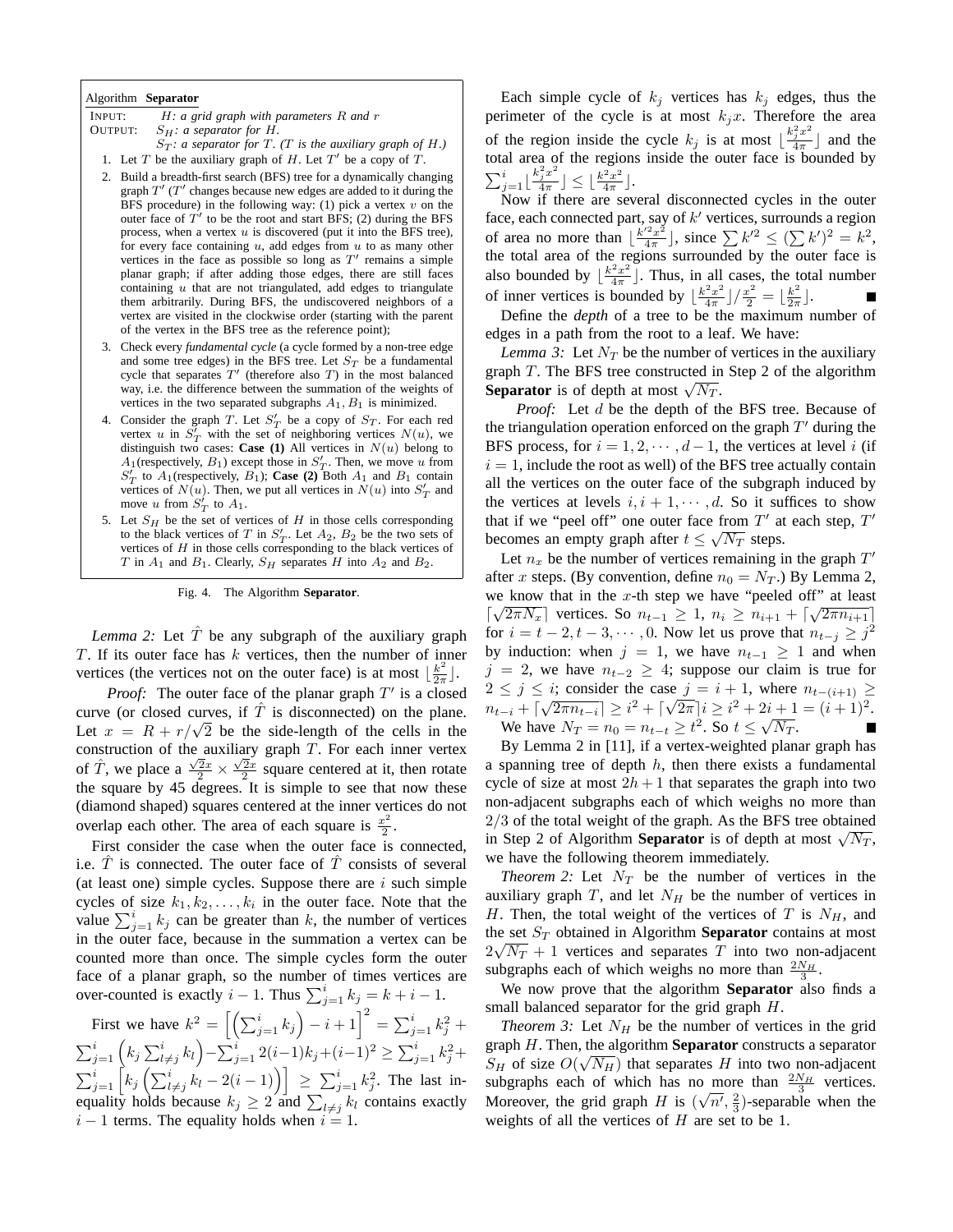*Proof:* Let  $N'$  be the number of black nodes in  $T$ . Clearly  $N' \le N_H$ ; and it is straightforward that each cell corresponding to a black vertex of T contains at most  $\lceil \frac{2(R+\sqrt{2r}/2)^2}{r^2} \rceil$  $\frac{\sqrt{2r/2}-1}{r^2}$ vertices of H. Hence we have  $N' = \Theta(N_H)$ . From lemma 1 we know that the number of red vertices is no more than  $N'$ , and the total weight of vertices in T is  $N_H$ . Hence the separator  $S_T$  for T contains no more than  $2\sqrt{2N'}+1$  vertices whose weights sum up to  $O(\sqrt{N_H})$ , and separates T into two parts each of which weighs no more than  $\frac{\bar{2}N_H}{3}$ .

Now we show that after Step 4 of Algorithm **Separator**,  $S'_T$  is still a separator for T of size  $O(\sqrt{N'})$ , and  $A_1$  and  $B_1$ are still of weight no more than  $\frac{2N_H}{3}$ . Consider any red vertex  $u \in S'_T$  in Step 4, in the case where all of u's neighbors are either in  $S_T$  or  $A_1$  (respectively,  $B_1$ ),  $S'_T \setminus \{u\}$  can separate T into  $A_1 \cup \{u\}$  and  $B_1$  (respectively,  $A_1$  and  $B_1 \cup \{u\}$ ). Note that u has weight 0, so moving u from  $S'_T$  to  $A_1$  (or,  $B_1$ ) does not change their weights. In the complimentary case, the algorithm moves all  $u$ 's neighbors into  $S'_T$  and moves  $u$  into  $A_1$ ; clearly  $S'_T$  still separates  $A_1$  and  $B_1$ . And by doing that, we decrease the weights of both  $A_1$  and  $B_1$ . The size of  $S'_1$ increases by at most 3 for each red vertex.

Hence after Step 4, we have replaced all red vertices in  $S'_T$ by black ones, increasing the size of  $S'_T$  by at most three times, not increasing the weights of  $A_1$  and  $B_1$ . Most importantly,  $S'_T$  still separates  $A_1$  and  $B_1$ . Therefore  $S'_T$  is still of size  $O(\sqrt{N'}) = O(\sqrt{N_H})$ , and the weights of  $A_1$  and  $B_1$  are no more than  $\frac{2N_H}{3}$ . Each cell corresponding to a black vertex of T contains a bounded number of vertices of H, so  $S_H$  is of size  $O(\sqrt{N_H})$ . Also, the number of vertices in  $A_2$  (resp.,  $B_2$ ) equals the weight of  $A_1$  (resp.,  $B_1$ ) (at most  $\frac{2N_H}{3}$ ).

By the construction of the auxiliary graph  $T$ , if no two black vertices are joined by an edge or two edges with a red vertex in the middle, there is no edge connecting vertices of  $H$  in those two corresponding cells.  $A_1$  and  $B_1$  are not adjacent in T, and  $S'_T$  has no red vertex. So  $A_2$  and  $B_2$  obtained in Step 5 are not adjacent in H, and  $S_H$  separates  $A_2$  and  $B_2$  in H.

It is simple to see that any subgraph of  $H$  can be used as the input of Algorithm **Separator**, and the above arguments √ still hold. Hence *H* is  $(\sqrt{n'}, \frac{2}{3})$ -separable.

For some applications, a perfectly balanced separator is desirable. By using the same technique described in [11], we can construct a separator of size  $O(\sqrt{N_H})$  that separates H into two parts each of which has no more than  $\frac{N_H}{2}$  vertices. The idea is to separate the larger part of the outcome of the algorithm recursively. Hence we have:

*Corollary 1:* Let  $N_H$  be the number of vertices in the grid graph H. H is  $(\sqrt{n'}, 0.5)$ -separable.

For the grid graph, we can develop a shortest-path routing scheme based on its separators, using the idea of distance labeling [7]. We can then transform it into a compact routing scheme for the underlying quasi-UDG  $G$  with a small stretch factor. The following theorem summarizes the result. We leave the details of the routing algorithm, the proof of Theorem 4, and the extended results to section IV.

*Theorem 4:* For any quasi-UDG  $G$  of  $N_G$  vertices, let  $h(u, v)$  be the minimum hop distance between vertices u and  $v$ . There is a routing protocol that guarantees the routing path from u to v to have at most  $2h(u, v) + 1$  hops, for any two vertices u and v. The size of the routing table at each node and the message overhead are both  $O(\sqrt{N_G} \log N_G)$ .

## III. BACKBONE WITH CONSTANT STRETCH FACTOR

We denote by *backbone* of a given graph a subgraph that contains the same set of vertices but fewer edges. One example of backbones are spanning trees. Backbones, particularly those with small stretch factors and degrees, have very important applications in wireless communication because they can help reduce signal interferences and simplify algorithms.

In this section, we present a distributed construction of a backbone with constant stretch factor, constant node degree and a small number of edge crosses for quasi-UDGs. It is also an extension of the grid method described in Section II. We will show in Section IV that these backbones can also help reduce the routing table size in our routing scheme.

## *A. Algorithm constructing the backbone*

Energy is a major limitation in wireless networks. Accordingly, the stretch factor of backbones is often defined based on energy consumption. We start with its formal definition.

*Definition 3:* Let  $u = u_1 \rightarrow u_2 \rightarrow \cdots u_k = v$  be a path from u to v in the graph G. Denote by  $|ab|_G$  the Euclidean distance between any two vertices  $a$  and  $b$ . The **communication cost** between u, v following the given path is defined as:

$$
c_G(u, v) = \sum_{i=1}^{k-1} \alpha |u_i u_{i+1}|_G^{\beta},
$$

where  $\beta$  is the path loss exponent,  $2 \leq \beta \leq 5$ , and  $\alpha$  is a scaling factor linear in the number of bits sent. If there is no path from u to v,  $c_G(u, v)$  is defined as  $+\infty$ .

*Definition 4:* Given a graph  $G = (V, E)$  and a backbone B of  $G$ , the **stretch factor** of  $B$  is defined as:

$$
\max_{u,v \in V} \left\{ \frac{c_{B,min}(u,v)}{c_{G,min}(u,v)} \right\},\,
$$

where  $c_{B,min}(u, v)$  and  $c_{G,min}(u, v)$  denote the *minimum* communication cost (over all the paths) between  $u, v$  in graph B and G, respectively.

The stretch factor defined above is also called the *power stretch factor*. We say that a backbone is *energy efficient* if its power stretch factor is bounded by a constant.

We next present a distributed localized algorithm that, when given a quasi-UDG  $G$ , constructs a backbone where the maximum degree of a node is bounded by  $O(\frac{R^2}{r^2})$  $\frac{R^2}{r^2}$ ), the average number of edges crossing a given edge is bounded by  $O(\frac{R^4}{r^4})$  $\frac{R^4}{r^4}),$ and the power stretch factor is bounded by  $3 + \epsilon$ , where  $\epsilon$ is a constant that can be made arbitrarily small. To run the algorithm, we classify the edges in the quasi-UDG  $G$  into two types: **short edges** whose lengths are no greater than  $r$ , and long edges whose lengths are strictly larger than r.

In our algorithm, we first reduce the number of short edges in the graph by applying an operation similar to Gabriel Planarization [5] to make the subgraph induced by all short edges of  $G$  a planar graph. In the second step, we apply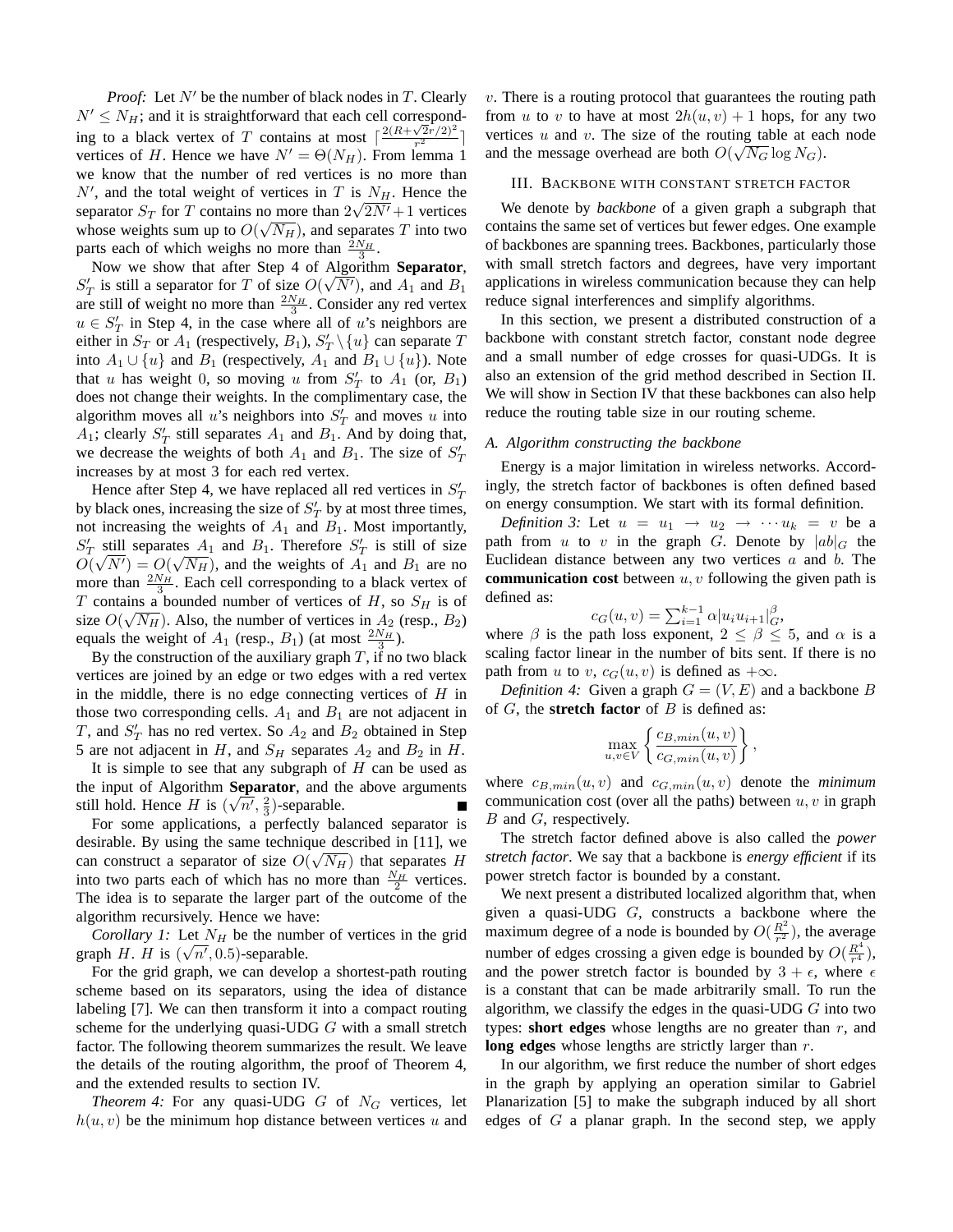an operation described in [8] to bound the number of short edges incident to any node. Finally, we apply a grid operation to reduce the number of long edges in the graph. Figure 5 contains the details of our algorithm.

#### Algorithm **QuasiUDG-Backbone**

INPUT: G*: a quasi-UDG with parameters* R *and* r B: a backbone of G

- 1. **Planarize the subgraph induced by short edges of** G
	- The subgraph  $B$  will contain the same vertex set as  $G$ . Initially, the edge set of B is set to empty. For each edge  $e = \{u, v\}$  in  $G$ , if there is no common neighbor of u and v in  $G$  residing in the disk whose diameter is the edge  $e$ , we add  $e$  into  $B$ . Similar to Algorithm 1 described in [14], this process can be done in a distributed manner by exchanging no more than  $O(m)$  messages where  $m$  is the number of edges in  $G$ .
- 2. **Reduce the number of short edges incident to each vertex** Let  $G'$  be the subgraph of  $B$  that includes all the vertices and short edges of  $B$ . Note that here  $G'$  is in fact the Gabriel graph constructed from a UDG (with communication range r); so  $G'$  is planar. We apply the algorithm described in [8] on  $G'$ . Here is a brief description of the algorithm that is performed by each vertex: Direct the edges in  $G'$  (using the classical acyclic orientation of a planar graph) so that every vertex in  $G'$  has at most 5 incoming edges; Perform a standard Yao step [8] on the set of outgoing edges; Select certain edges that form large angles with consecutive edges (see [8] for details); Finally, communicate with all the neighbors of the vertex and keep edges that have been selected by least one of their ends.

When the above algorithm ends, we remove from  $B$  those edges that have been removed by the algorithm from  $G'$ . This step will reduce the number of short edges incident to every vertex to a constant  $k+5$ , where k is A parameter, and it can be done locally. Compared to the subgraph of  $G$  that contains all the short edges of G, B increases the minimum communication cost between any two vertices by a factor of at most  $1 + (2 \sin(\pi/k))^{\beta}$ , where k is a parameter, and  $\beta$  is the path loss exponent.

3. **Reduce the number of long edges incident to each vertex** Add all the long edges of  $\tilde{G}$  to  $\tilde{B}$ . We impose a grid of cell-size  $\frac{r}{\sqrt{2}} \times \frac{r}{\sqrt{2}}$  on the plane. Clearly, any long edge must be connecting vertices in two different cells. For each pair of cells, we remove from B all the long edges between them except for the shortest one.

Fig. 5. Construct a backbone for a given quasi-UDG

*Theorem 5:* The algorithm **QuasiUDG-Backbone** constructs a backbone of the given quasi-UDG  $G$  such that its maximum degree is  $O(\frac{R^2}{r^2})$  $\frac{R^2}{r_1^2}$ ), the average number of edges crossing an edge is  $O(\frac{R^4}{r^4})$  $\frac{R^4}{r^4}$ ), and the power stretch factor is  $3+\epsilon$  (where  $\epsilon$  is a constant that can be made arbitrarily small).

*Proof:* Let  $G'$  be the subgraph of  $G$  that includes all the vertices and short edges of  $G$ . It is easy to see that  $G'$  is a UDG. Therefore, after Step 1 and Step 2 of the algorithm, we have removed the crossings between shortest edges, and reduced the number of short edges incident to any vertex to no more than  $k + 5$ , where  $k > 8$  is the parameter to the algorithm [8]. Note that in Step 3, we keep at most one edge between any two cells, and the number of cells reachable from any vertex is bounded by  $O(\frac{R^2}{r^2})$  $\frac{R^2}{r^2}$ ). The total number of long edges incident to any vertex is then bounded by the same constant. Thus in the final backbone, the degree of a node is bounded by  $O(\frac{R^2}{r^2})$  $rac{R^2}{r^2}$ .

On the other hand, any edge crossing in the final backbone has to involve a long edge since the subgraph induced by short edges is planar. For an arbitrary edge e, we will bound the number of long edges that can cross it. Any long edge that crosses e must connect one cell at one side of e to another cell on the other side. We can verify that the number of cells on one side of e that can connect to a cell on the other side is  $\omega = O(\frac{R^2}{r^2})$  $\frac{R^2}{r^2}$ ). Therefore, the number of long edges that can cross e is at most  $\omega^2 = O(\frac{R^4}{r^4})$  $\frac{R^4}{r^4}$ ). Suppose that the total number of edges in the final backbone is  $m$ . Then the total number of edge crossings is bounded by  $O(\frac{R^4}{r^4})$  $\frac{R^4}{r^4}$ )*m*. Therefore the average number of edges crossing an edge is bounded by  $O(\frac{R^4}{r^4})$  $rac{R^4}{r^4}$ .

After Step 1 and 2, we have constructed a planar power spanner for G' of stretch factor bounded by  $1 + 2^{\beta} \sin^{\beta}(\pi/k)$ [8]. In Step 3, by removing all the edges between any two cells  $C_1$  and  $C_2$  except the shortest among them, the stretch factor is increased but still bounded by  $3+2^{\beta+1}\sin^{\beta}(\pi/k)$ . To prove this bound, we only need to prove that for any edge  $\{x, y\}$ of  $G$  that is removed, there is a path from  $u$  to  $v$  in the final backbone such that the ratio of the communication cost of the path and that of the edge  $\{u, v\}$  is at most  $3 + 2^{\beta+1} \sin^{\beta}(\pi/k)$ .

If the edge  $\{u, v\}$  is removed in the Step 1, we know that the communication cost between  $u, v$  did not change (because  $\beta \geq 2$ ). Otherwise we distinguish two cases:

**Case 1**: the edge  $\{u, v\}$  is removed in step 2. In this case, [8] guarantees that by the end of step 2, there is a path from  $u$  to v consisting of edges of length at most r and the stretch factor of the path is bounded by  $1 + 2^{\beta} \sin^{\beta}(\pi/k)$ . Since step 3 only removes edges of length greater than  $r$ , the above path from  $u$  to  $v$  is preserved in the backbone and the stretch of the path is bounded by  $1 + 2^{\beta} \sin^{\beta}(\pi/k) < 3 + 2^{\beta+1} \sin^{\beta}(\pi/k)$ .

**Case 2:** the edge  $\{u, v\}$  is removed in Step 3. In this case, the length of  $\{u, v\}$  is greater than r and there is another edge  $\{u', v'\}$  in the final backbone such that u and  $u'$  belong to the same cell, v and v' belong to the same cell, and  $d(u', v') \leq d(u, v)$ . By an argument similar to that in case 1, there must exit a path between  $u$  and  $u'$ in the final backbone whose communication cost is at most  $(1 + 2^{\beta} \sin^{\beta}(\pi/k))d(u, u')^{\beta} \leq (1 + 2^{\beta} \sin^{\beta}(\pi/k))r^{\beta}$  $(1+2^{\beta}\sin^{\beta}(\pi/k))d(u,v)^{\beta}$ . Similarly, there is a path between  $v$  and  $v'$  in the final backbone whose communication cost is at most  $(1 + 2^{\beta} \sin^{\beta}(\pi/k))d(u, v)^{\beta}$ . Since  $d(u', v') \leq$  $d(u, v)$ , the stretch factor of the path  $(u, u', v', v)$  is at most  $2(1+2^{\beta}\sin^{\beta}(\pi/k)) + 1 = 3 + 2^{\beta+1}\sin^{\beta}(\pi/k)$ . Note that  $2^{\beta+1} \sin^{\beta}(\pi/k)$  can be made arbitrarily small by choosing a sufficiently large parameter  $k$ . This completes the proof.

## IV. APPLICATIONS AND PERFORMANCE EVALUATION

In this section, we first present out routing algorithm based on the separators, then prove the bound for the path stretch factor of our routing protocol. As the second part of the section, we show the simulation results of the backbone constructions and the routing performance of our routing algorithms to verify the theoretical bounds we prove.

## *A. A routing scheme based on the separators*

As one of the applications of the small separators of the grid graphs, we present a routing scheme for quasi-UDG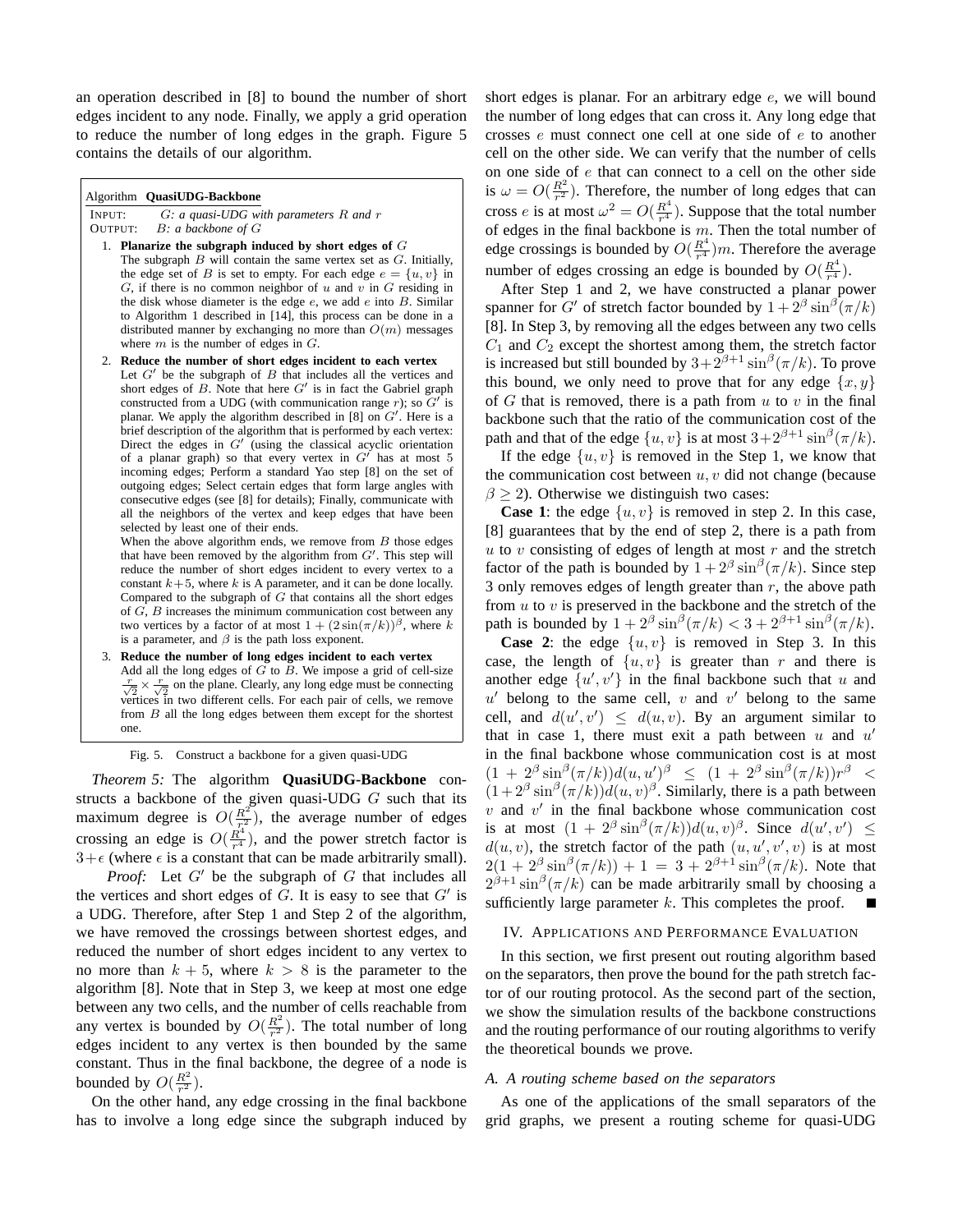based on the grid graph and analyze its performance. Our routing scheme is suitable for systems in which the size of the messages itself is relatively large. We will give the simulation results later in this section.

Our routing scheme is based on the distance labelling scheme described in [7]. The basic idea of distance labelling is to give each vertex a label such that the distance between two vertices can be computed using only their labels. A straightforward labelling scheme is to store in each node a full table of the distances to all the other vertices. The goal of the distance labelling scheme in [7] is to find the labels of minimum length. The separability of the underlying graph is a key factor of how good a distance labelling scheme is available for the network. In [7] the authors proved that for a graph which has a separator of size  $k$ , there is a distance labelling scheme of label size  $O(k \log n + \log^2 n)$ , and the distance between two nodes can be computed in time  $O(\log n)$ , where  $n$  is the number of nodes in the network.

Although a quasi-UDG  $G$  may not possess a small separator, we have proved that the grid graph H with n vertices constructed for G does have a balanced separator of size  $O(\sqrt{n})$ . Conceptually, our routing protocol utilizes two-level routing: virtually, the message is sent in the grid graph from the cell containing the source to the cell containing the destination, via the shortest path in the grid graph; in reality, the routing is implemented in the underlying quasi-UDG to route from cell to cell. (Note that in each cell, the quasi-UDG vertices are fully connected, so routing from one cell to the next takes at most two hops.) The basic idea to achieve shortest path routing in the grid graph is to split  $H$  into two non-adjacent parts using the small separator. Each vertex of  $H$  remembers the distance to all separator vertices. Thus, two vertices in the two parts (or the separator) can compute their shortest path distance using that information, because their shortest path must go through a separator vertex. We recursively apply the same process to partition each part into small parts, to enable any two vertices to compute their shortest path distance using their stored information (their labels). We stop partitioning a part when its size is below a certain constant. (We call such a part a *basic block*.) Since we use balanced separators, the process ends after  $O(\log n)$  levels of partitioning.

For a vertex W of H, let  $v(W)$  be the set of quasi-UDG vertices of  $G$  that reside in the cell corresponding to  $W$ . The following list contains the information that each vertex  $u \in$  $v(W)$  in G stores in our protocol.

- The minimum distances (in  $H$ ) to all the separator vertices that are on the boundaries of all the partitions  $W$  is in;
- The neighboring quasi-UDG vertex through which it can get to other cells adjacent to  $W$  in  $H$ ;
- A shortest path routing table for the vertices of  $H$  in the basic block where  $u$  resides.

The routing protocol assumes that the source knows the label of the destination. This piece of information can be obtained from location service. Since location service is not directly related to our topic, we skip the details here.

If the destination is not in the same cell as the source, the message will follow a shortest path in  $H$  from the source cell to the destination cell. By utilizing the second part of the list (label), a vertex can send a message to any of its neighboring cell in two hops. Within a basic block, the third part of the routing table points out the shortest path between cells directly. Our routing protocol compares favorably with shortest path routing algorithms and compact routing algorithms for general networks for its significantly smaller routing table size and maintained constant stretch factor.

# **Proof of Theorem 4**

*Proof:* In the routing protocol described above, the first part of a node's routing table is of size  $O(\sqrt{N} \log N)$ . The second and third parts of the routing table both consist of a constant number of entries because the number of neighboring cells and the number of cells in each basic block are both constants. The size of the routing table is then  $O(\sqrt{N} \log N)$ . Inside each message we need only to carry the label of the destination vertex, so the overhead in the message size is also bounded by  $O(\sqrt{N} \log N)$ .

Given a path p from u to v, let  $d(p)$  denote its number of hops, and let  $c(p)$  denote the number of times the path p travels from one cell to another. Let  $p_{opt}$  be the shortest path from  $u$  to  $v$ , and let  $p'$  be the routing path of our protocol. Clearly,  $c(p_{opt}) \le d(p_{opt})$ , and  $c(p') \le c(p_{opt})$  because our protocol uses shortest path routing in the grid graph. The path  $p'$  travels from one cell to the next in at most two hops, so  $d(p') \le 2c(p') + 1$ . It follows that  $d(p') \le 2d(p_{opt}) + 1$ .

Sometimes we are more concerned about the energy consumption than the hop distance if the wireless nodes are able to adjust their communication range to save power. Let the communication cost be as defined in Section III. In reality, it is infeasible for a node to reduce its communication range to an infinitely small number. There is always a constant range  $\delta$  below which the wireless node cannot reduce its communication range. With this assumption, we prove the following theorem.

*Theorem 6:* Let the communication cost be as defined in Section III, and assume that the minimum communication range is  $\delta$ . (Therefore, the communication cost of an edge of Euclidean length d is  $\alpha \cdot (\max\{d, \delta\})^{\beta}$ .) Then, the communication cost of a routing path from  $u$  to  $v$  generated by our routing protocol is upper bounded by a constant times the minimum communication cost over all the paths from  $u$  to  $v$ .

*Proof:* Let  $p_{opt}$  be the optimal path from u to v with the minimum communication cost  $C_{opt}$ , and let p' be the routing path of our algorithm with cost  $C'$ . If  $u, v$  are in the same cell of the grid graph H, then  $C_{opt} \ge \alpha \delta^{\beta}$ , and  $C' \leq \alpha r^{\beta}$  since vertices in the same cell form a clique. So  $C' \leq (r^{\beta}/\delta^{\beta})\alpha\delta^{\beta} \leq (r^{\beta}/\delta^{\beta})C_{opt} = C_{opt} \cdot O(1).$ 

Now assume that  $u, v$  are in different cells of H. Let  $l_{opt}$  and l' denote, respectively, the number of hops in  $p_{opt}$  and  $p'$ . By Theorem 4,  $l' \leq 2l_{opt}+1$ . So  $C' \leq l' \alpha R^{\beta} \leq (2l_{opt}+1)\alpha R^{\beta} \leq 2l_{opt}+1$  $\frac{\partial pt + 1}{\partial opt} \cdot \frac{R^{\beta}}{\delta^{\beta}}$  $\frac{R^{\beta}}{\delta^{\beta}}\cdot l_{opt}\alpha\dot{\delta}^{\beta}\leq 3\cdot\frac{R^{\beta}}{\delta^{\beta}}$  $rac{R^{\rho}}{\delta^{\beta}} \cdot C_{opt} = C_{opt} \cdot O(1).$ 

## *B. Simulations*

We conducted extensive simulations to evaluate the performance of our backbone construction algorithm and routing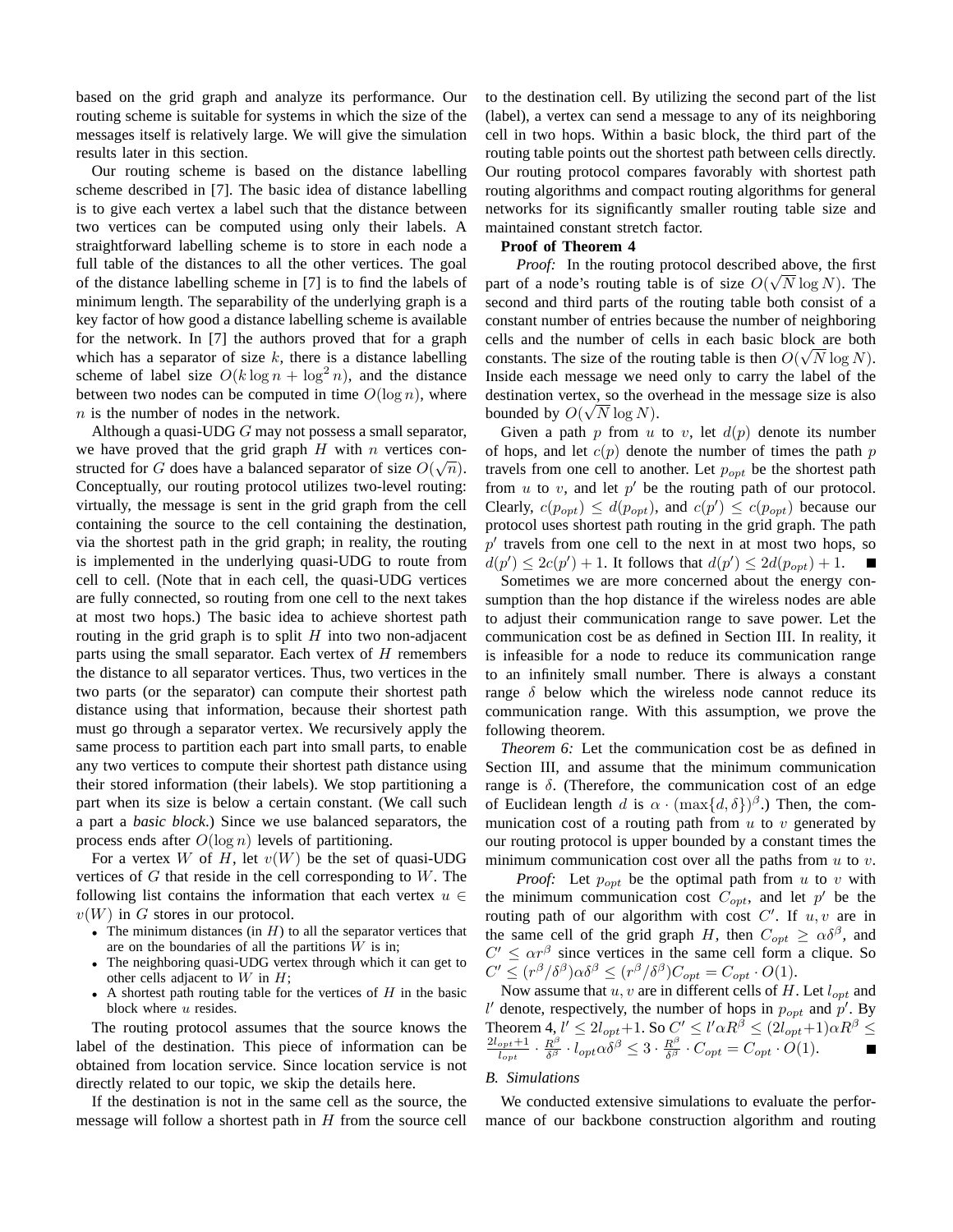protocol. The performance has been stable and consistent. In the following experiment, we randomly deploy  $N$  quasi-UDG nodes in a 2-D space of size  $1500 \times 1500$ . We increase the number of nodes, N, in the system from 1000, 1500 to 2000 to verify the effects of density change on the performance. We also increase the value  $R/r$  from 1, 1.5, 2, 3 to 10 to see the performance of our algorithms for different wireless connectivity models. To mimic nontrivial network topologies, we randomly generate a big hole of radius randomly picked in the range  $[R, 2R]$  and five small random holes of radius picked in the range  $[0, R]$ . The centers of the holes are uniformly randomly chosen in the plane. If the distance between two nodes is in the range  $(r, R)$ , we put a direct link between them probabilistically. For each configuration, we run the simulation 30 times and take the average of the performance metrics.

We would like to point out that the performances of our routing algorithm and backbone construction method are relatively independent of the size of the network. Our theoretical bounds and the simulation results both show that the quality of the backbone constructed and the stretch of the routing paths are closely related to the ratio of  $r$  to  $R$ .

*1) Backbone construction:* In the backbone construction simulations, we measure the power stretch factor, maximum degree, the average degree and the average number of edge crossings on an edge in the backbone constructed and compare them to the original graph. For node pairs whose distances are between  $r$  and  $R$ , we adjust the probability of their being connected to ensure an expected average degree of 10 in order to compare the results between different densities and values of  $R/r$ . The results shown in Table I and Fig. 6 are for backbones constructed by only performing the first step and the last step in Algorithm **Backbone**. We eliminated the results for the case when  $R = r$  since there the backbones are known to be planar with power stretch factor being 1 because of the Gabriel operation in the first step of the algorithm. Our results showed that for all configurations the backbones have very small power stretch factors, much smaller maximum degree and in most cases, we can bring the average degree to below 6 (which is the upper bound of the average degree for planar graphs). Even when  $R/r = 10$ , the average degree of our backbones is no more than 8. As for the number of crossings, our algorithm reduced it by at least 60% in all cases.

TABLE I POWER STRETCH FACTOR FOR THE BACKBONES( $\beta = 2$ )

|      | Stretch Factor |         |         |             |  |  |
|------|----------------|---------|---------|-------------|--|--|
| N    | $R/r=10$       | $R/r=3$ | $R/r=2$ | $R/r = 1.5$ |  |  |
| 1000 | 1.048          | 1.141   | 1.190   | 1.184       |  |  |
| 1500 | 1.044          | 1.155   | 1.198   | 1.129       |  |  |
| 2000 | 1.046          | 1.176   | 1.239   | 1.204       |  |  |

From the three bar graphs in Fig. 6, the reduction in the metrics is quite uniform. It implies that the performance of our algorithm is stable for different sizes of the network.

*2) Routing performance:* We apply our routing protocol not only to the original quasi-UDGs but also to the backbones we



Fig. 6. The Maximum degree, the average degree, and the average number of edges crossing an edge for quasi-UDGs and their backbones. The 6 bars in each group are, from left to right (1) maximum degree in quasi-UDG; (2) maximum degree in backbone; (3) average degree in quasi-UDG; (4) average degree in backbone; (5) average number of crossings per edge in quasi-UDG; (6) average number of crossings per edge in backbone. Note that in some groups, the last bar is not shown, because the average number of crossings per edge in backbones equals 0 there.

obtain. To study the performance, we measure the maximum label size, average label size and the stretch factor of routing path that is defined as the distance in the actual routing path over the shortest path between the source and the destination. The length of the path for routing in the original graphs is defined as the hop distance between two nodes, while in the backbones, we use the communication cost with  $\beta = 2$  as the length of the path. In both cases we randomly pick 1000 source-destination pairs in the graph, simulate the routing process and compare the length of the path with the shortest. Due to the page limit we only present the results on the quasi-UDG with expected degree 10 and remark that the results are consistent for graphs with other edge densities.

Table II shows the average values of the maximum label size and the average label size (with a node ID as a unit) over the experiments for two cases. We observe that the label sizes with the algorithm applied to the backbones are smaller than those to the original graphs. This is mainly because the backbones are sparser than the original quasi-UDGs, hence the grid graphs we get are also sparser and have smaller separators. We will see later that this advantage comes at a cost of slightly larger stretch factors.

Fig. 7(a) shows the average hop distance stretch factors